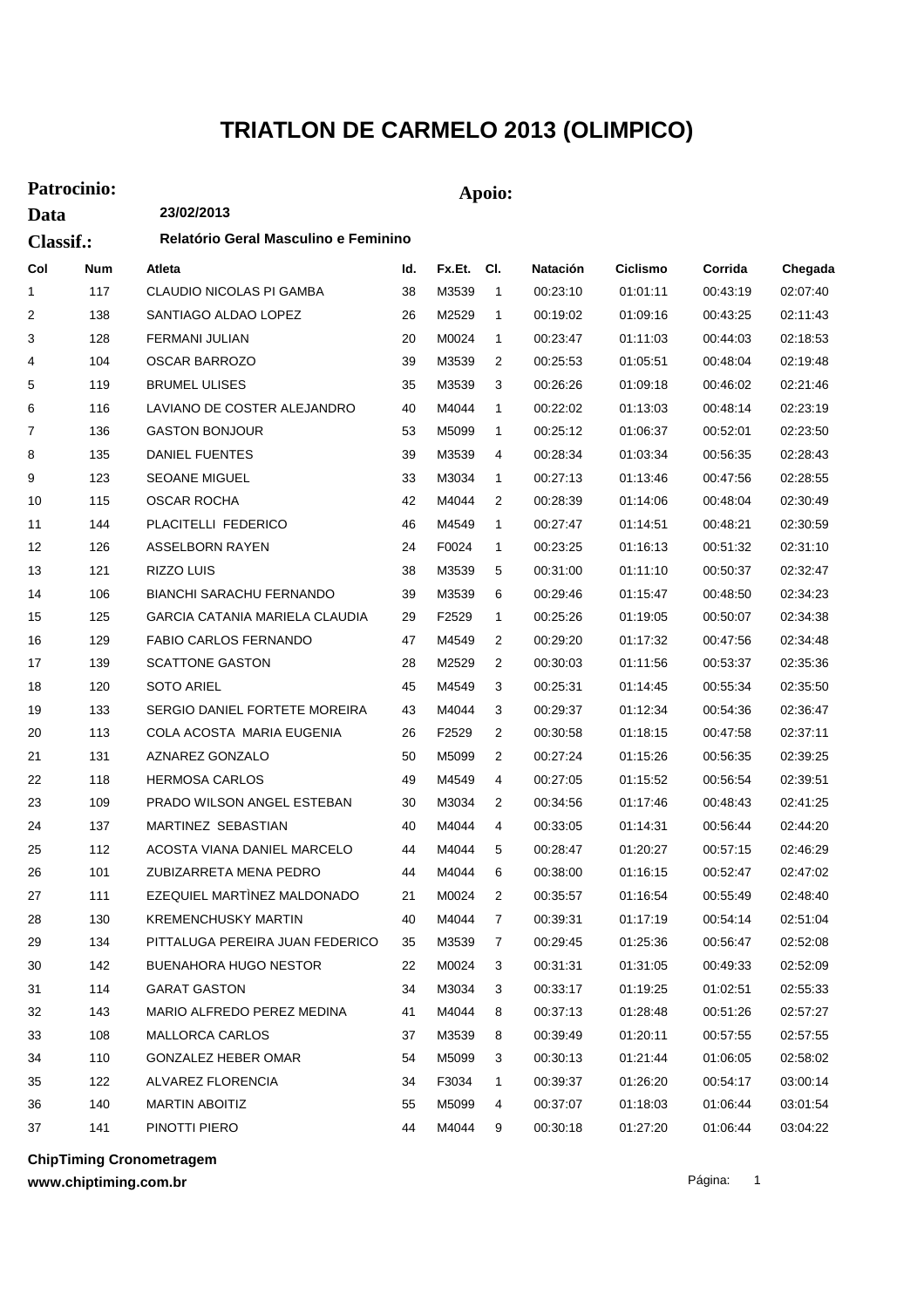| Col | <b>Num</b> | Atleta                              | ld. | Fx.Et. | CI. | <b>Natación</b> | Ciclismo | Corrida  | Chegada  |
|-----|------------|-------------------------------------|-----|--------|-----|-----------------|----------|----------|----------|
| 38  | 105        | RUBEN GONZALEZ QUINTANAS            | 42  | M4044  | 10  | 00:45:48        | 01:21:57 | 00:57:35 | 03:05:20 |
| 39  | 38         | <b>MARCELO SARET</b>                | 27  | M2529  | - 3 | 00:37:12        | 01:30:32 | 01:10:13 | 03:17:57 |
| 40  | 102        | PERRINI SANTAMARIA DINO GINO        | 46  | M4549  | 5   | 00:51:06        | 01:32:01 | 01:07:56 | 03:31:03 |
| 41  | 103        | BORDALDE / PERRINI MARTIN<br>/ DINO | 41  | M4044  | 11  | 00:51:06        | 01:32:01 | 01:07:56 | 03:31:03 |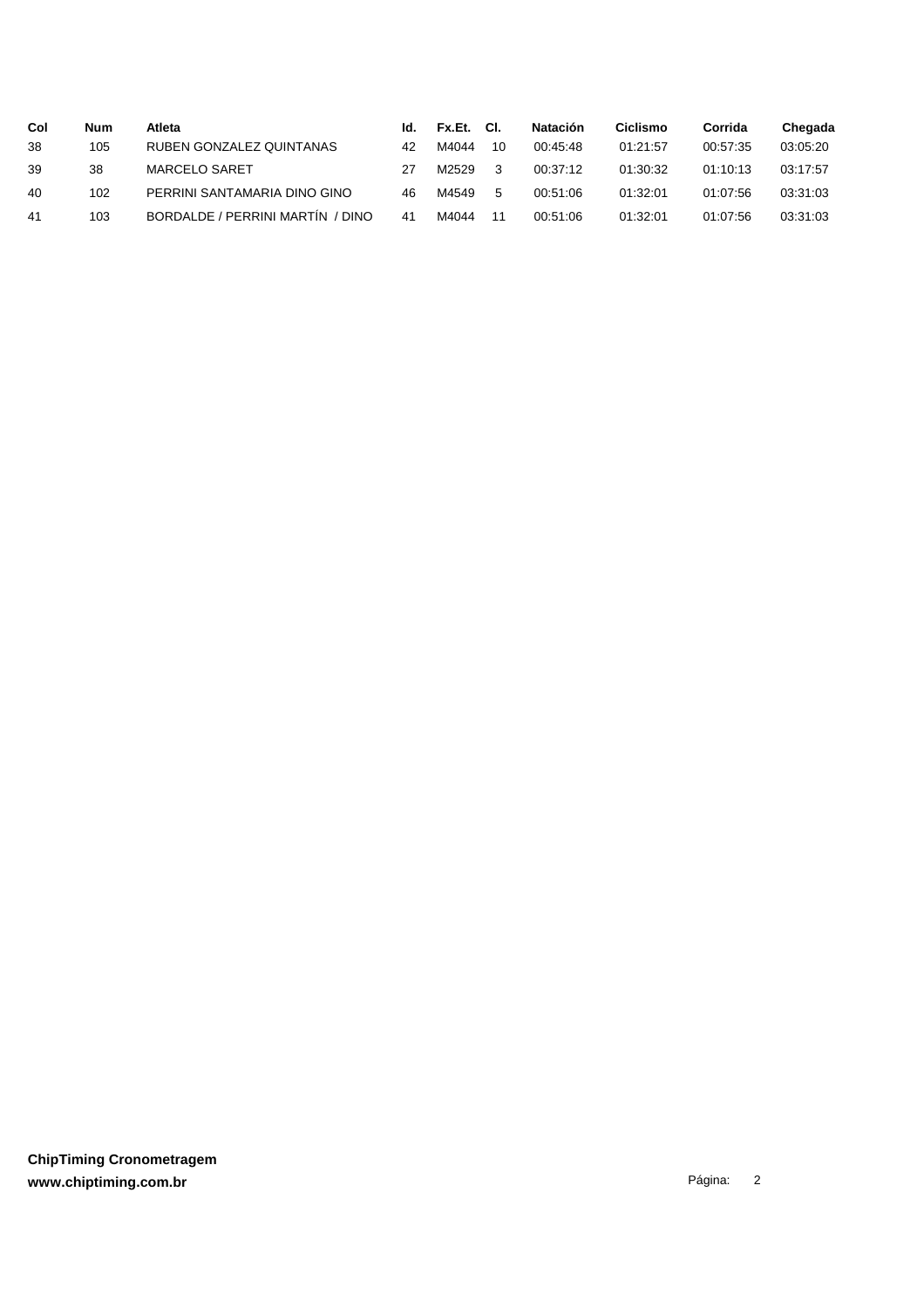## **TRIATLON DE CARMELO 2013 (SHORT)**

## **Patrocinio: Apoio:**

**Data**

**23/02/2013**

| <b>Classif.:</b> |                | Relatório Geral Masculino e Feminino |     |            |                |          |          |          |          |
|------------------|----------------|--------------------------------------|-----|------------|----------------|----------|----------|----------|----------|
| Col              | <b>Num</b>     | Atleta                               | ld. | Fx.Et. Cl. |                | Natación | Ciclismo | Corrida  | Chegada  |
| 1                | 11             | MENDOZA JOSE NAHUEL                  | 17  | M1617      | $\mathbf{1}$   | 00:12:14 | 00:36:05 | 00:22:28 | 01:10:47 |
| 2                | $\mathbf{1}$   | MARTINEZ ARMANDO                     | 16  | M1617      | $\overline{2}$ | 00:16:39 | 00:40:18 | 00:20:23 | 01:17:20 |
| 3                | 8              | MICHELENA HENDERSON NELSON           | 23  | M2029      | 1              | 00:14:09 | 00:41:30 | 00:22:59 | 01:18:38 |
| 4                | 33             | FESTORAZZI LOPEZ BRUNO               | 16  | M1617      | 3              | 00:11:15 | 00:41:21 | 00:27:34 | 01:20:10 |
| 5                | 3              | <b>LECUNA DANIEL</b>                 | 31  | M3039      | 1              | 00:17:31 | 00:38:13 | 00:24:48 | 01:20:32 |
| 6                | 6              | SANCHEZ YOSNAIA                      | 44  | F4049      | 1              | 00:17:18 | 00:41:24 | 00:23:15 | 01:21:57 |
| 7                | 41             | CALLEROS DE LOS SANTOS LUIS          | 34  | M3039      | $\overline{2}$ | 00:18:40 | 00:38:30 | 00:25:21 | 01:22:31 |
| 8                | 18             | VAZQUEZ PABLO                        | 37  | M3039      | 3              | 00:16:04 | 00:39:52 | 00:26:45 | 01:22:41 |
| 9                | 31             | <b>MARQUEZ CARLOS</b>                | 39  | M3039      | 4              | 00:13:49 | 00:46:08 | 00:28:22 | 01:28:19 |
| 10               | 23             | <b>FORMOSO PORTA CECILIA</b>         | 33  | F3039      | 1              | 00:16:06 | 00:46:21 | 00:26:23 | 01:28:50 |
| 11               | 36             | <b>CARIOLO DIEGO</b>                 | 40  | M4049      | 1              | 00:16:41 | 00:46:35 | 00:25:49 | 01:29:05 |
| 12               | 35             | SOLSONA ALEJANDRO                    | 33  | M3039      | 5              | 00:18:27 | 00:39:29 | 00:31:28 | 01:29:24 |
| 13               | 25             | <b>TESAN LEONARDO</b>                | 45  | M4049      | $\overline{2}$ | 00:16:42 | 00:45:58 | 00:26:58 | 01:29:38 |
| 14               | 37             | <b>VILLAVICENCIO CARLA</b>           | 34  | F3039      | 2              | 00:15:08 | 00:46:55 | 00:27:53 | 01:29:56 |
| 15               | $\overline{2}$ | <b>BRAVO LUIS</b>                    | 15  | M0015      | 1              | 00:19:06 | 00:38:42 | 00:32:27 | 01:30:15 |
| 16               | 4              | <b>GARIBOTTE KATHERINE</b>           | 18  | F1819      | 1              | 00:20:45 | 00:44:35 | 00:25:43 | 01:31:03 |
| 17               | 19             | PERINI SEQUEIRA EZEQUIEL DAMIAN      | 32  | M3039      | 6              | 00:19:07 | 00:45:53 | 00:26:50 | 01:31:50 |
| 18               | 34             | <b>CRISTIAN ANDRES RODRIGUEZ</b>     | 42  | M4049      | 3              | 00:18:28 | 00:45:23 | 00:28:01 | 01:31:52 |
| 19               | 14             | <b>MADRID ROSSANA</b>                | 42  | F4049      | 2              | 00:18:01 | 00:46:39 | 00:27:25 | 01:32:05 |
| 20               | 10             | <b>HERRIET ALBERTO</b>               | 53  | M5099      | 1              | 00:21:06 | 00:45:10 | 00:26:09 | 01:32:25 |
| 21               | 32             | RAÚL ROSILLO                         | 53  | M5099      | $\overline{2}$ | 00:20:09 | 00:46:52 | 00:26:45 | 01:33:46 |
| 22               | 13             | PEGAZZANO MIGUEL                     | 62  | M5099      | 3              | 00:18:18 | 00:48:27 | 00:27:20 | 01:34:05 |
| 23               | 12             | RAGGIO ROXANA                        | 45  | F4049      | 3              | 00:18:44 | 00:47:46 | 00:30:16 | 01:36:46 |
| 24               | 17             | BACIGALUPE LARROSA GABRIEL           | 42  | M4049      | 4              | 00:19:41 | 00:46:49 | 00:30:16 | 01:36:46 |
| 25               | 5              | PEREYRA FACUNDO                      | 18  | M1819      | 1              | 00:18:04 | 00:43:53 | 00:35:05 | 01:37:02 |
| 26               | 26             | ARROJO FLORENCIA                     | 42  | F4049      | 4              | 00:17:40 | 00:55:06 | 00:24:16 | 01:37:02 |
| 27               | $\overline{7}$ | SANTIAGO MARZUCA PICEDA              | 17  | M1617      | 4              | 00:19:48 | 00:47:53 | 00:29:50 | 01:37:31 |
| 28               | 9              | <b>GHIRONE MIGUEL</b>                | 43  | M4049      | 5              | 00:24:31 | 00:44:31 | 00:28:30 | 01:37:32 |
| 29               | 30             | <b>CONTE MIGUEL</b>                  | 40  | M4049      | 6              | 00:18:30 | 00:52:24 | 00:28:12 | 01:39:06 |
| 30               | 24             | CATICHA CARDINI JORGE                | 41  | M4049      | 7              | 00:26:13 | 00:46:31 | 00:26:32 | 01:39:16 |
| 31               | 44             | RODRIGUEZ KELLAND JUAN CARLOSR       | 33  | M3039      | 7              | 00:18:11 | 00:51:43 | 00:29:31 | 01:39:25 |
| 32               | 45             | OMAR GONNET                          | 30  | M3039      | 8              | 00:31:39 | 00:45:29 | 00:22:18 | 01:39:26 |
| 33               | 42             | <b>FABRICIO FAGUNDEZ LEMES</b>       | 38  | M3039      | 9              | 00:19:21 | 00:51:09 | 00:29:17 | 01:39:47 |
| 34               | 127            | AGUIRRE EDUARDO MARIO                | 53  | M5099      | 4              | 00:21:01 | 00:49:06 | 00:30:57 | 01:41:04 |
| 35               | 27             | STAUTINER NORBERTO                   | 29  | M2029      | 2              | 00:34:46 | 00:50:18 | 00:16:41 | 01:41:45 |
| 36               | 21             | MOYANO ESQUIBEL JESUS                | 40  | M4049      | 8              | 00:21:10 | 00:48:11 | 00:32:38 | 01:41:59 |
| 37               | 29             | VILLACIS JAIME                       | 47  | M4049      | 9              | 00:27:21 | 00:45:26 | 00:29:37 | 01:42:24 |

**ChipTiming Cronometragem**

**www.chiptiming.com.br**

Página: 1